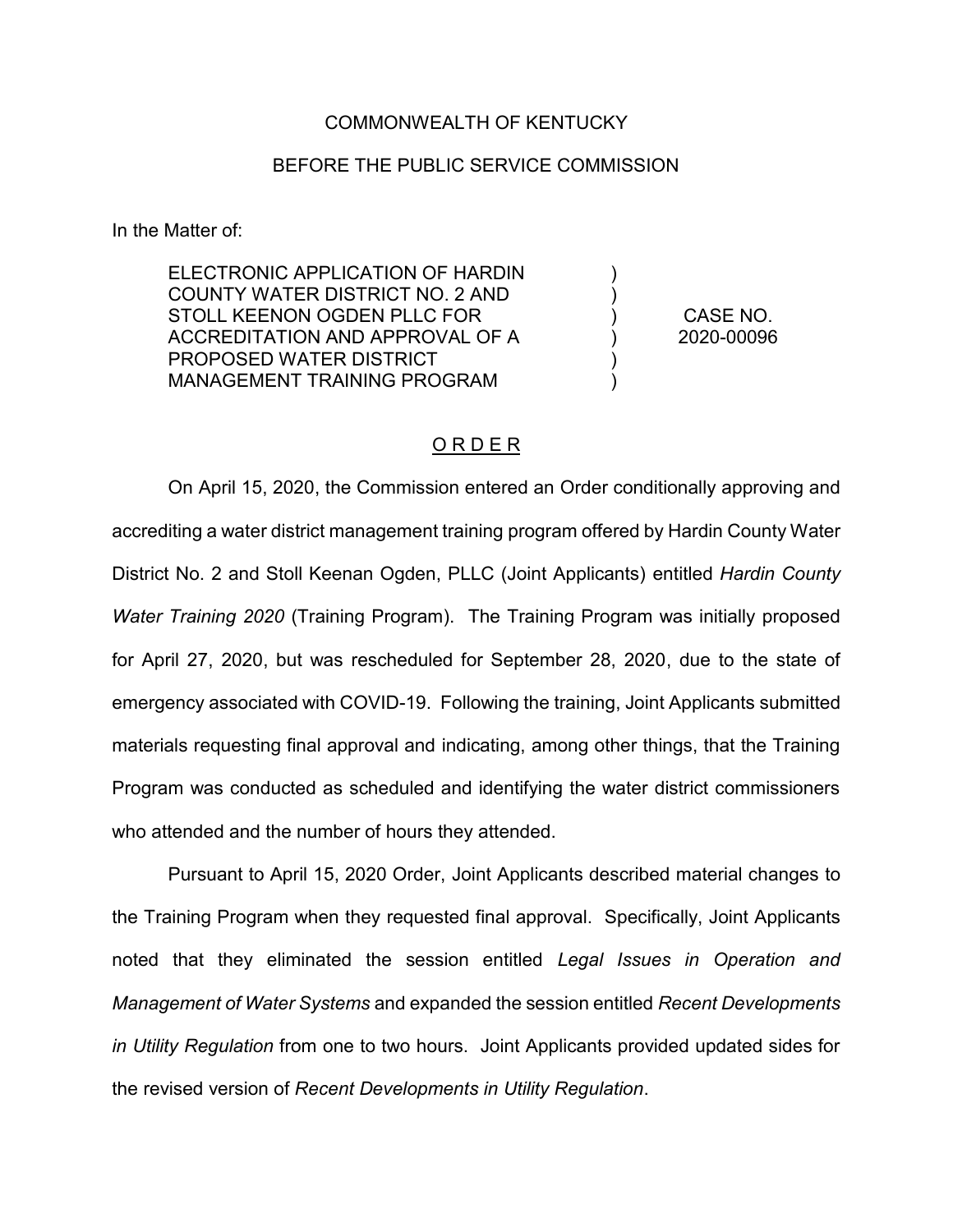The Commission finds that Joint Applicants' Training Program, with the changes, will provide water district commissioners relevant and useful knowledge that will enhance the quality, management, operation, or maintenance of the water systems they operate. Joint Applicants also provided all of the information required by the April 15, 2020 Order. Thus, having reviewed the materials submitted by Joint Applicants and being otherwise sufficiently advised, the Commission finds that the Training Program should be granted final approval.

IT IS THEREFORE ORDERED that:

1. The Training Program is hereby approved and accredited for a maximum of six hours of water district management training for water district commissioners seeking to satisfy the annual training requirements set forth in KRS 74.020(6) and (7).

2. The Training Program may not be used by water district commissioners seeking to satisfy any portion of the initial training requirement for water district commissioners required by KRS 74.020(8).

3. This matter is closed and removed from the Commission's docket.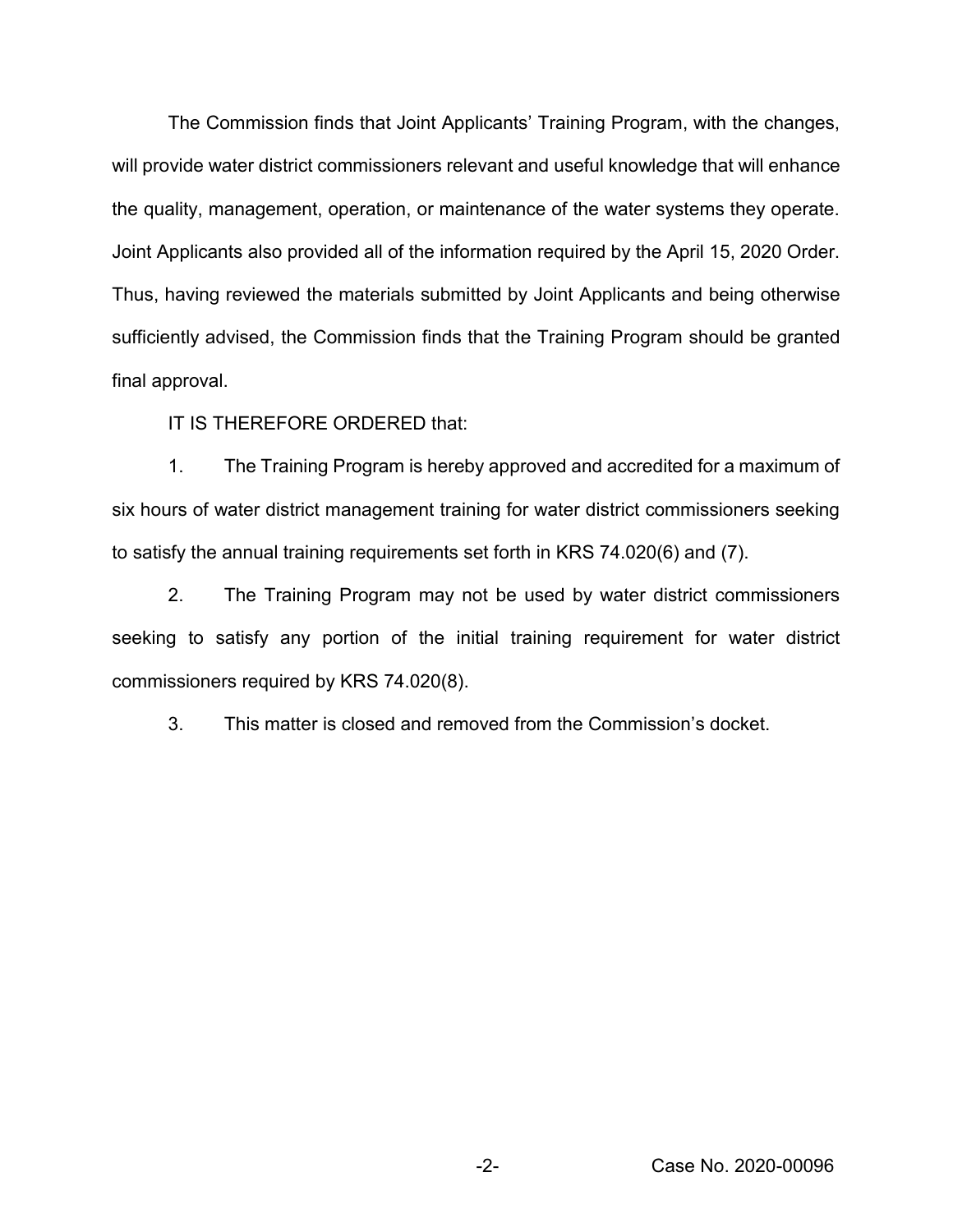By the Commission



ATTEST:

2 Bidwell

Executive Director

Case No. 2020-00096